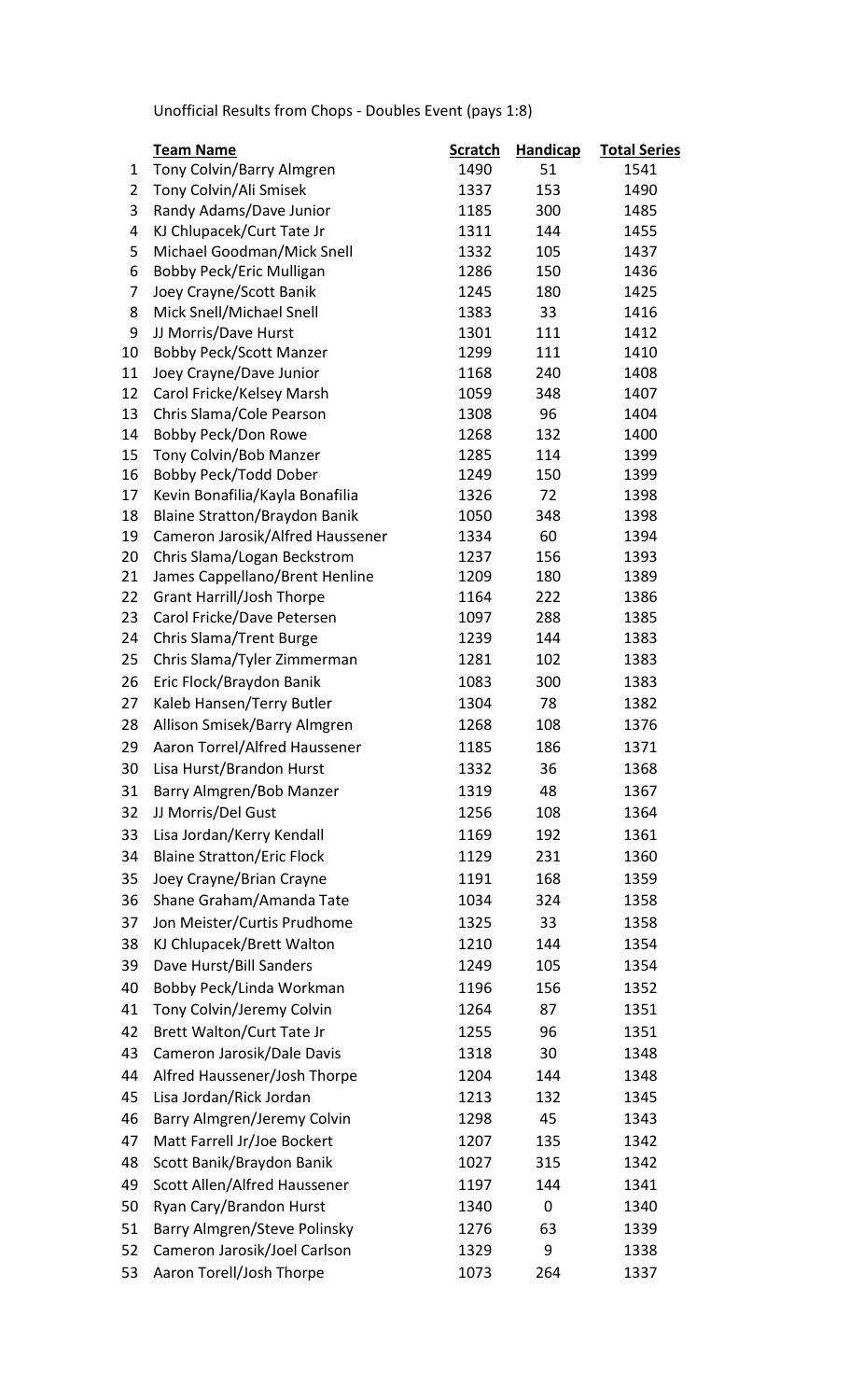| 54  | Jon Meister/Bobby Peck           | 1254 | 81  | 1335 |
|-----|----------------------------------|------|-----|------|
| 55  | Chad Boonstra/Kevin Bonalfilia   | 1289 | 45  | 1334 |
| 56  | Alfred Haussener/Josh Thorpe     | 1189 | 144 | 1333 |
| 57  | Jon Meister/Josh Prudhome        | 1306 | 27  | 1333 |
| 58  | Kevin Bonafilia/Nicole Boonstra  | 1197 | 135 | 1332 |
| 59  | Bob Combs/Steve Smejkal          | 1052 | 279 | 1331 |
| 60  | Sean Eklund/Josh Thorpe          | 1170 | 159 | 1329 |
| 61  | Brandon Hurst/Chad Smith         | 1315 | 12  | 1327 |
| 62  | <b>Bob Combs/Gary Cap</b>        | 995  | 330 | 1325 |
| 63  | Tim Welch/Dave Felberg           | 1271 | 54  | 1325 |
| 64  | Cameron Jarosik/Mark Zamora      | 1299 | 24  | 1323 |
| 65  | Jeff Hall/Josh Thorpe            | 1155 | 168 | 1323 |
| 66  | Scott Banik/Blaine Stratton      | 1073 | 249 | 1322 |
| 67  | <b>Scott Boswell/Dave Galles</b> | 1160 | 159 | 1319 |
| 68  | Carol Fricke/Kurtis Fricke       | 977  | 342 | 1319 |
| 69  | Barry Almgren/Bobby Kapoun       | 1282 | 36  | 1318 |
| 70  | Carol Fricke/Adam Marsh          | 1062 | 255 | 1317 |
| 71  | Carol Fricke/Kurtis Fricke       | 975  | 342 | 1317 |
| 72  | Frank Mack/Eddie Hamblen         | 1232 | 84  | 1316 |
| 73  | Curt Tate Jr/Jarrod Jourdan      | 1291 | 24  | 1315 |
| 74  | Chad Boonstra/Kayla Bonafilia    | 1161 | 150 | 1311 |
| 75  | Rick Jordan/Kerry Kendall        | 1168 | 141 | 1309 |
| 76  | Kurtis Fricke/Adam Marsh         | 1243 | 66  | 1309 |
| 77  | Carol Fricke/Adam Marsh          | 1053 | 255 | 1308 |
| 78  | Lisa Jordan/Darrin Feltner       | 1160 | 147 | 1307 |
| 79  | JJ Morris/Bill Sanders           | 1246 | 60  | 1306 |
| 80  | Scott Banik/Eric Flock           | 1106 | 198 | 1304 |
| 81  | Cole Pearson/Logan Beckstrom     | 1189 | 114 | 1303 |
| 82  | Aaron Torell/Josh Thorpe         | 1039 | 264 | 1303 |
| 83  | Frank Mack/Daniel Rief           | 1229 | 72  | 1301 |
| 84  | Elizabeth Riner/Ed Kalick        | 1037 | 264 | 1301 |
| 85  | Mick Snell/Jasmine Snell         | 1203 | 96  | 1299 |
| 86  | Paul Renshaw Jr/Kaleb Hansen     | 1183 | 114 | 1297 |
| 87  | Joey Crayne/Bobby Kapoun         | 1189 | 108 | 1297 |
| 88  | Steve Smejkal/Nathan Smejkal     | 1155 | 141 | 1296 |
| 89  | Eric Carlson/Joel Carlson        | 1230 | 66  | 1296 |
| 90  | Carol Fricke/Kelsey Marsh        | 948  | 348 | 1296 |
| 91  | Cole Pearson/Tyler Zimmerman     | 1233 | 60  | 1293 |
| 92  | Cole Pearson/Trent Burge         | 1191 | 102 | 1293 |
| 93  | Joe Bockert/Alfred Haussener     | 1185 | 108 | 1293 |
| 94  | Jon Meister/Dan Duskin           | 1258 | 30  | 1288 |
| 95  | Lisa Jordan/Kelly Peters         | 1059 | 228 | 1287 |
| 96  | Joey Crayne/Mark Pojar           | 1110 | 177 | 1287 |
| 97  | Ryan Cary/Lisa Hurst             | 1250 | 36  | 1286 |
| 98  | Kelsey Marsh/Adam Marsh          | 1214 | 72  | 1286 |
| 99  | Logan Beckstrom/Trent Burge      | 1120 | 165 | 1285 |
| 100 | Lisa Hurst/Chad Smith            | 1225 | 60  | 1285 |
| 101 | Kurtis Fricke/Kelsey Marsh       | 1129 | 156 | 1285 |
| 102 | Anthony Dodge/Mason Sterkel      | 1263 | 21  | 1284 |
| 103 | Carol Fricke/Dave Petersen       | 995  | 288 | 1283 |
| 104 | Logan Beckstrom/Tyler Zimmerman  | 1162 | 120 | 1282 |
| 105 | Kelsey Marsh/Dave Petersen       | 1180 | 102 | 1282 |
| 106 | Eric Carlson/Mark Zamora         | 1200 | 81  | 1281 |
| 107 | Jasmine Snell/Michael Snell      | 1232 | 48  | 1280 |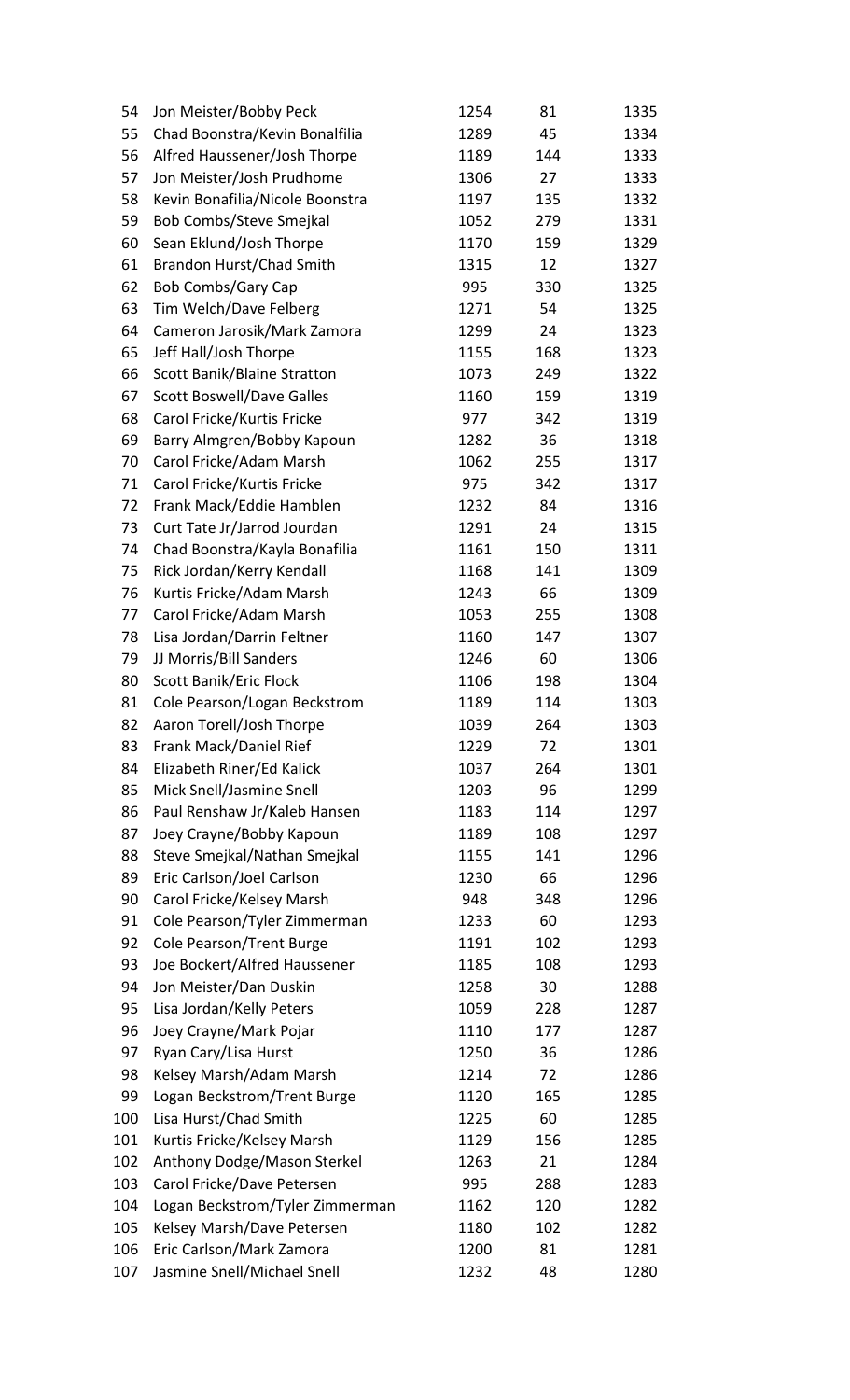| 108 | <b>Grant Harrill/Josh Thorpe</b>       | 1056 | 222         | 1278 |
|-----|----------------------------------------|------|-------------|------|
| 109 | Dale Davis/Joel Carlson                | 1277 | $\pmb{0}$   | 1277 |
| 110 | Ryan Cary/Alfred Haussener             | 1247 | 30          | 1277 |
| 111 | Scott Banik/Eddie Hamblen              | 1142 | 132         | 1274 |
| 112 | Dave Petersen/Adam Marsh               | 1261 | 12          | 1273 |
| 113 | Tyler Zimmerman/Trent Burge            | 1164 | 108         | 1272 |
| 114 | Kurtis Fricke/Dave Petersen            | 1176 | 96          | 1272 |
| 115 | Cory Schwiesow/Alan Gardner            | 1193 | 78          | 1271 |
| 116 | Darrin Feltner/Kerry Kendall           | 1115 | 156         | 1271 |
| 117 | James Matuza/Eric Mulligan             | 1082 | 189         | 1271 |
| 118 | Curtis Prudhome/Josh Prudhome          | 1223 | 48          | 1271 |
| 119 | <b>Bobby Peck/Curtis Prudhome</b>      | 1171 | 99          | 1270 |
| 120 | Andrew Loveless/Barry Almgren          | 1233 | 36          | 1269 |
| 121 | Sean Eklund/Ryan Cary                  | 1223 | 45          | 1268 |
| 122 | Michael Snell/Jasmine Snell            | 1217 | 48          | 1265 |
| 123 | Mickey Stubbs/Josh Thorpe              | 1123 | 141         | 1264 |
| 124 | Bobby Peck/Bobby Kapoun                | 1155 | 108         | 1263 |
| 125 | Cory Schwiesow/Ben Lefever             | 1202 | 60          | 1262 |
| 126 | Terry Butler/Joel Carlson              | 1253 | 9           | 1262 |
| 127 | Christina Hurst/Bill Sanders           | 1100 | 162         | 1262 |
| 128 | Alfred Haussener/Aaron Torell          | 1075 | 186         | 1261 |
| 129 | Cody Braveheart/Brayon Banik           | 801  | 459         | 1260 |
| 130 | Chance Holton/George Almgren           | 1211 | 48          | 1259 |
| 131 | Aaron Torell/Josh Thorpe               | 995  | 264         | 1259 |
| 132 | Mark Zamora/Joel Carlson               | 1258 | 0           | 1258 |
| 133 | Rick Jordan/Darrin Feltner             | 1159 | 96          | 1255 |
| 134 | Kelly Peters/Kerry Kendall             | 1014 | 240         | 1254 |
| 135 | David Fisher/Josh Renshaw              | 1123 | 129         | 1252 |
|     | 136 Lisa Hurst/Chad Smith              | 1191 | 60          | 1251 |
| 137 | Shane Osmera/Aaron Torell              | 973  | 276         | 1249 |
| 138 | Kelsey Marsh/Dave Petersen             | 1147 | 102         | 1249 |
| 139 | Ryan Cary/Chad Smith                   | 1233 | 15          | 1248 |
| 140 | Chad Boonstra/Nicole Boonstra          | 1032 | 216         | 1248 |
| 141 | Bobby Peck/Josh Prudhome               | 1152 | 96          | 1248 |
| 142 | Dale Davis/Mark Zamora                 | 1247 | $\mathbf 0$ | 1247 |
| 143 | Shane Osmera/Alfred Haussener          | 1089 | 156         | 1245 |
| 144 | Sean Eklund/Josh Thorpe                | 1085 | 159         | 1244 |
| 145 | Josh Prudhome/Andrew Haines            | 1207 | 36          | 1243 |
| 146 | Pat Haines/Andrew Haines               | 1103 | 138         | 1241 |
| 147 | Don Rowe/Scott Manzer                  | 1145 | 96          | 1241 |
| 148 | <b>Robert Dutton/Dave Galles</b>       | 1111 | 129         | 1240 |
| 149 | Alfred Haussener/Josh Thorpe           | 1096 | 144         | 1240 |
| 150 | Scott Manzer/Todd Dober                | 1126 | 114         | 1240 |
| 151 | <b>Blaine Stratton/Cody Braveheart</b> | 847  | 393         | 1240 |
| 152 | Rich Vance/Tyler Baxter                | 1170 | 69          | 1239 |
| 153 | <b>Robert Dutton/Scott Boswell</b>     | 1119 | 120         | 1239 |
| 154 | Chance Holton/Skip Bierman             | 1178 | 60          | 1238 |
| 155 | Rick Jordan/Kelly Peters               | 1058 | 180         | 1238 |
| 156 | Alfred Haussener/Ryan Cary             | 1206 | 30          | 1236 |
| 157 | Curt Tate Jr/Heather Erdei             | 1161 | 72          | 1233 |
| 158 | Quinton Staples/Norris Whitford        | 1016 | 213         | 1229 |
| 159 | Robert Dutton/Ryan Jenkins             | 1120 | 108         | 1228 |
| 160 | <b>Grant Harrill/Josh Thorpe</b>       | 1006 | 222         | 1228 |
| 161 | Don Rowe/Todd Dober                    | 1095 | 132         | 1227 |
|     |                                        |      |             |      |